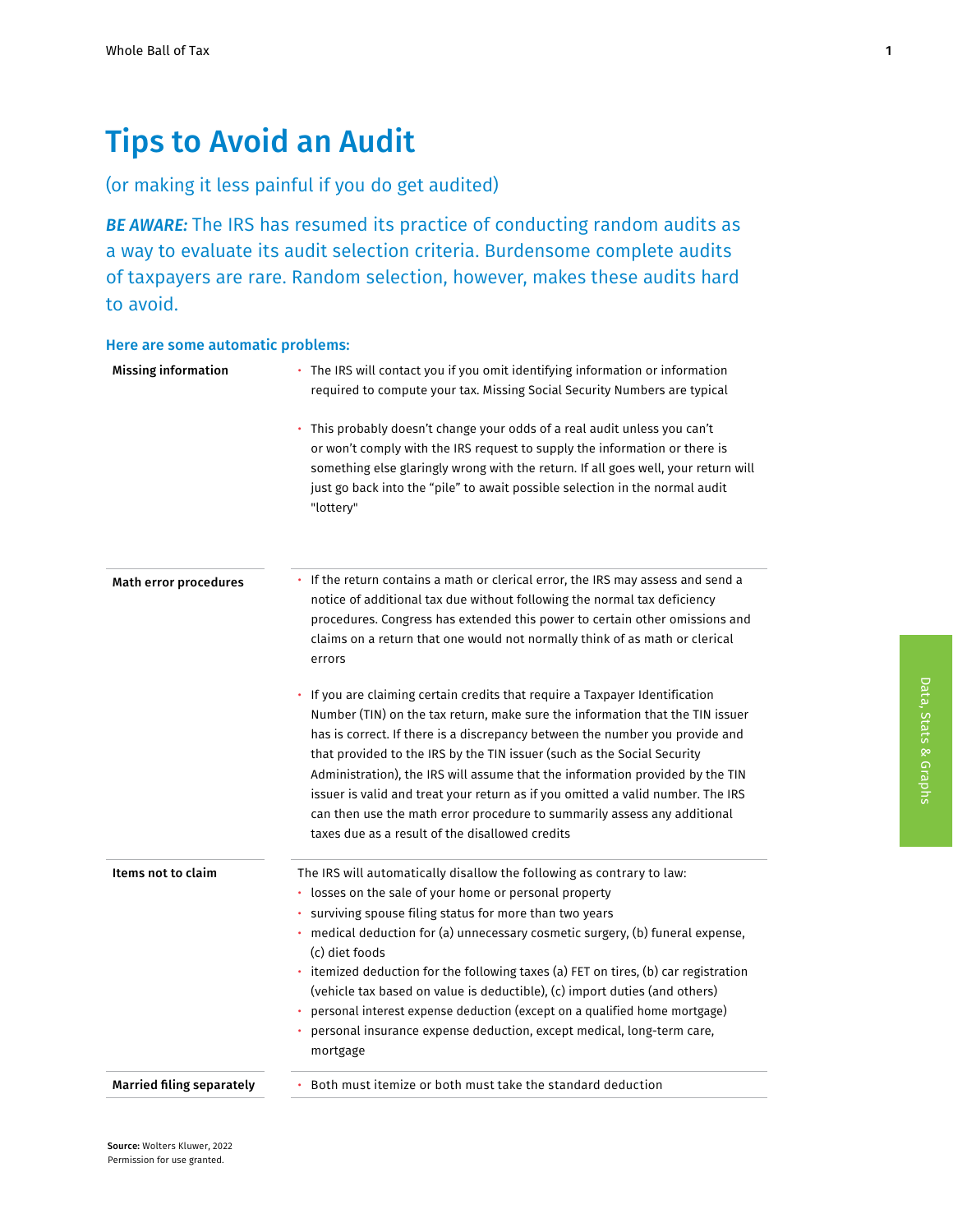| W-2s, 1098s and 1099s | . Make sure you report the exact numbers you get on your W-2 wage<br>statement 1098 for mortgage interest and 1098-T for education expense<br>or 1099 statements of interest, mutual fund gains, dividends, stock basis,<br>gambling winnings, pensions, etc. The IRS can match these to your return and<br>a discrepancy can trigger an audit |
|-----------------------|------------------------------------------------------------------------------------------------------------------------------------------------------------------------------------------------------------------------------------------------------------------------------------------------------------------------------------------------|
|                       | • If you get a W-2, 1098 or 1099 that is in error, immediately try to have a<br>corrected form filed. Discrepancies between information on your return and<br>tax forms are a red flag for the IRS                                                                                                                                             |
|                       | • If you are required to divide the numbers up between various lines on your<br>return or the numbers are wrong, be sure you can explain (and get the issuer                                                                                                                                                                                   |

## The IRS has access to a lot of information beyond your return and beyond W-2s and 1099s. For example:

of the statement to correct errors)

| Partnerships.                               | Make sure your return is consistent with the return of any partnership or                                                                                                                                          |
|---------------------------------------------|--------------------------------------------------------------------------------------------------------------------------------------------------------------------------------------------------------------------|
| S corporations, trusts                      | S corporation you are a part of; any trust you receive income from, etc.                                                                                                                                           |
| <b>Prior dealings with</b>                  | • If you have been audited before, the IRS will remember. Don't repeat past                                                                                                                                        |
| the IRS                                     | mistakes                                                                                                                                                                                                           |
|                                             | • If you have requested a ruling from the IRS, make sure your return is<br>consistent with the ruling $-$ unless you want to go to court on the issue                                                              |
| Tax items that affect<br>more than one year | If you took depreciation on a piece of property and you've now sold it,<br>٠<br>make sure that the gain or loss you report this year is consistent with<br>the costs and write-offs you reported in previous years |

## Here are some common problems that could come up if you are audited:

| If you own rental<br>property                      | • If you live on the premises, do you keep personal and business expenses<br>separate (including depreciation)                                                                                            |
|----------------------------------------------------|-----------------------------------------------------------------------------------------------------------------------------------------------------------------------------------------------------------|
| Job-related expenses<br>(unreimbursed)             | • Do you have proper records                                                                                                                                                                              |
| (unreimbursed employee)                            | • Did you properly deduct meals expenses (usually 50% is allowed)                                                                                                                                         |
| expenses no longer<br>deductible starting in 2018) | • If you used a car or computer (or other property) partly for work and partly<br>for pleasure, did you deduct only the work portion of the expense                                                       |
| Job-related expenses                               | There shouldn't be a deduction                                                                                                                                                                            |
| (reimbursed)                                       |                                                                                                                                                                                                           |
|                                                    | Was the reimbursement under an "accountable plan" maintained by your<br>٠<br>employer? Did you have to give the records to your employer and was the<br>reimbursement limited to the expense, as required |
| Tips                                               | Are you in an occupation that normally receives tips (waiter, cab driver,<br>porter, beautician)? The tips you report should be reasonable, given the type<br>of job and the hours you devote to it       |

Data, Stats & Graphs

Data, Stats & Graphs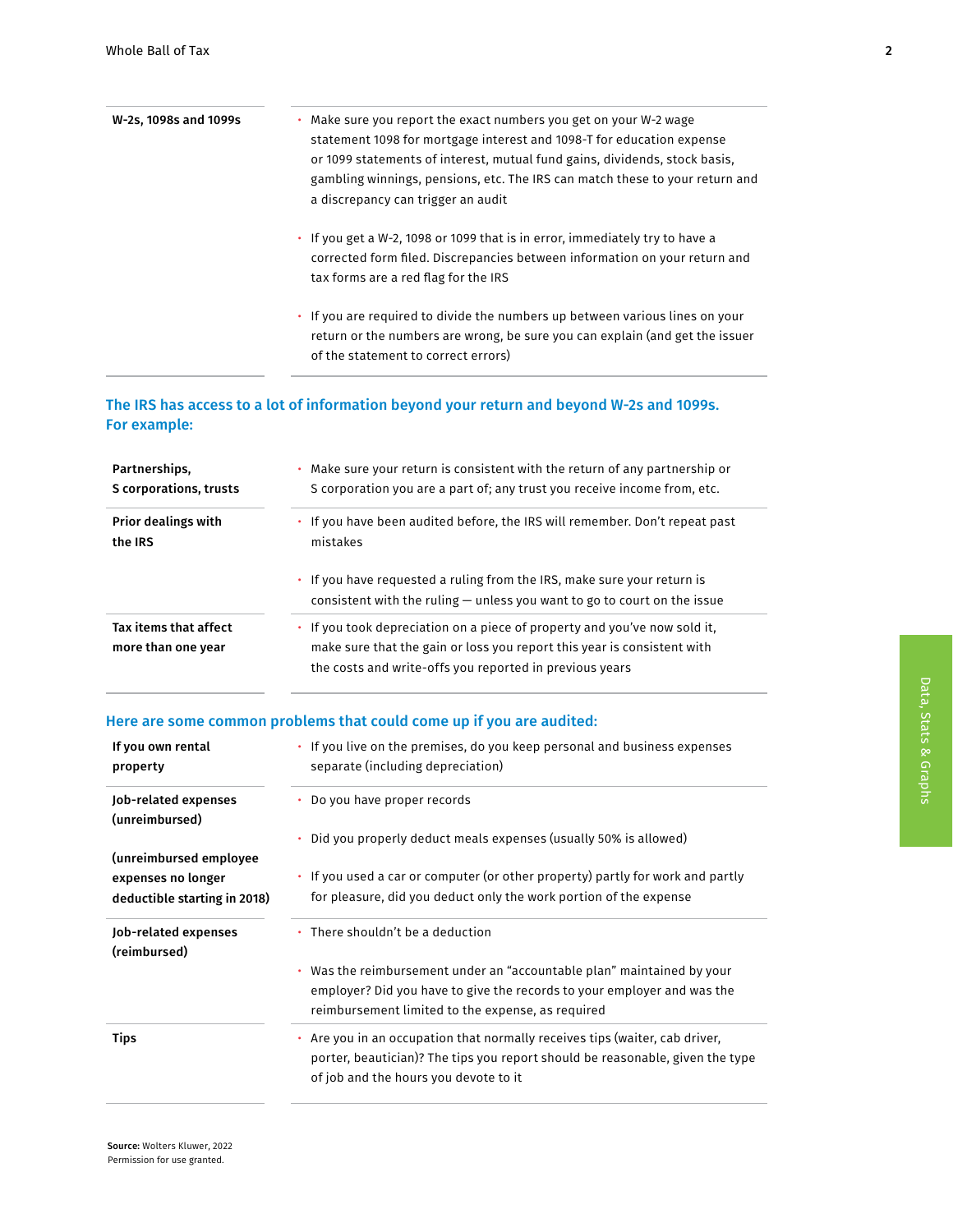| Unusually large<br>interest expense               | Are you taking a large interest deduction without the apparent funds to repay<br>٠<br>the loan? The IRS will suspect you are receiving income without reporting it                                                                                                                                                |
|---------------------------------------------------|-------------------------------------------------------------------------------------------------------------------------------------------------------------------------------------------------------------------------------------------------------------------------------------------------------------------|
| <b>Foreign Asset Reports</b><br>(FATCA and FBARs) | Did you indicate on Form 1040 Schedule B, line 7a that you have a foreign<br>٠<br>account and fail to timely file the FBAR FinCEN Report 114? Did you have<br>foreign assets that you failed to include on Form 8938? The IRS will suspect<br>that you are hiding foreign income. Substantial penalties can apply |
| <b>Health Care</b>                                | Have you properly calculated any premium assistance credits<br>٠                                                                                                                                                                                                                                                  |
| <b>Virtual Currency</b><br><b>Transactions</b>    | Did you report that you had engaged in virtual currency transactions on Form<br>1040; the IRS will be looking for the related income                                                                                                                                                                              |

The IRS is currently focusing its limited audit resources on offshore income and assets; high-risk/high-income taxpayers; small businesses; abusive tax shelter schemes and their promoters; non-filing by high-income taxpayers; unreported income; virtual currency transactions; syndicated conservation easements; micro-captives; and tax-exempt entities.

#### If you have a business, here are some items the IRS looks for:

| <b>Completed returns</b><br>prepared by<br>professionals                  | • A return that is complete, has all schedules in place and is prepared by<br>a professional is less likely to be audited. (The IRS does rely on your<br>accountant's unwillingness to do certain improper things.)                                                                                                                                                                                                           |
|---------------------------------------------------------------------------|-------------------------------------------------------------------------------------------------------------------------------------------------------------------------------------------------------------------------------------------------------------------------------------------------------------------------------------------------------------------------------------------------------------------------------|
| <b>Related corporations</b><br>have higher audit risk                     | • Don't think you can put one over on the IRS by creating multiple corporations.<br>Groups of corporations under common control are more likely to be audited                                                                                                                                                                                                                                                                 |
| <b>Small businesses</b>                                                   | • Small businesses tend to lack "internal controls" $-$ accounting systems that<br>the IRS can rely on                                                                                                                                                                                                                                                                                                                        |
|                                                                           | • If you are worried about being audited someday, put a good accounting<br>system in place today. And stick to it. The IRS will take that as a sign that you<br>are making an effort to comply                                                                                                                                                                                                                                |
| <b>Twenty percent</b><br>deduction for<br>pass-through<br>business owners | The IRS will be looking to see if you have a trade or business, correctly<br>calculated qualified business income, are a specified service trade or<br>business, are over the taxable income thresholds, have properly aggregated<br>businesses, and have properly calculated W-2 wages and unadjusted basis in<br>qualified property                                                                                         |
| The IRS will know<br>your business                                        | • IRS auditors are becoming more knowledgeable about your specific business.<br>(The MSSP program is part of this.) They will know what to expect on your<br>return and what is bogus. The restructuring of the IRS into units that serve<br>groups of taxpayers with similar needs (individuals, small businesses, large<br>businesses and tax exempts) is improving the agency's ability to scrutinize<br>taxpayer activity |